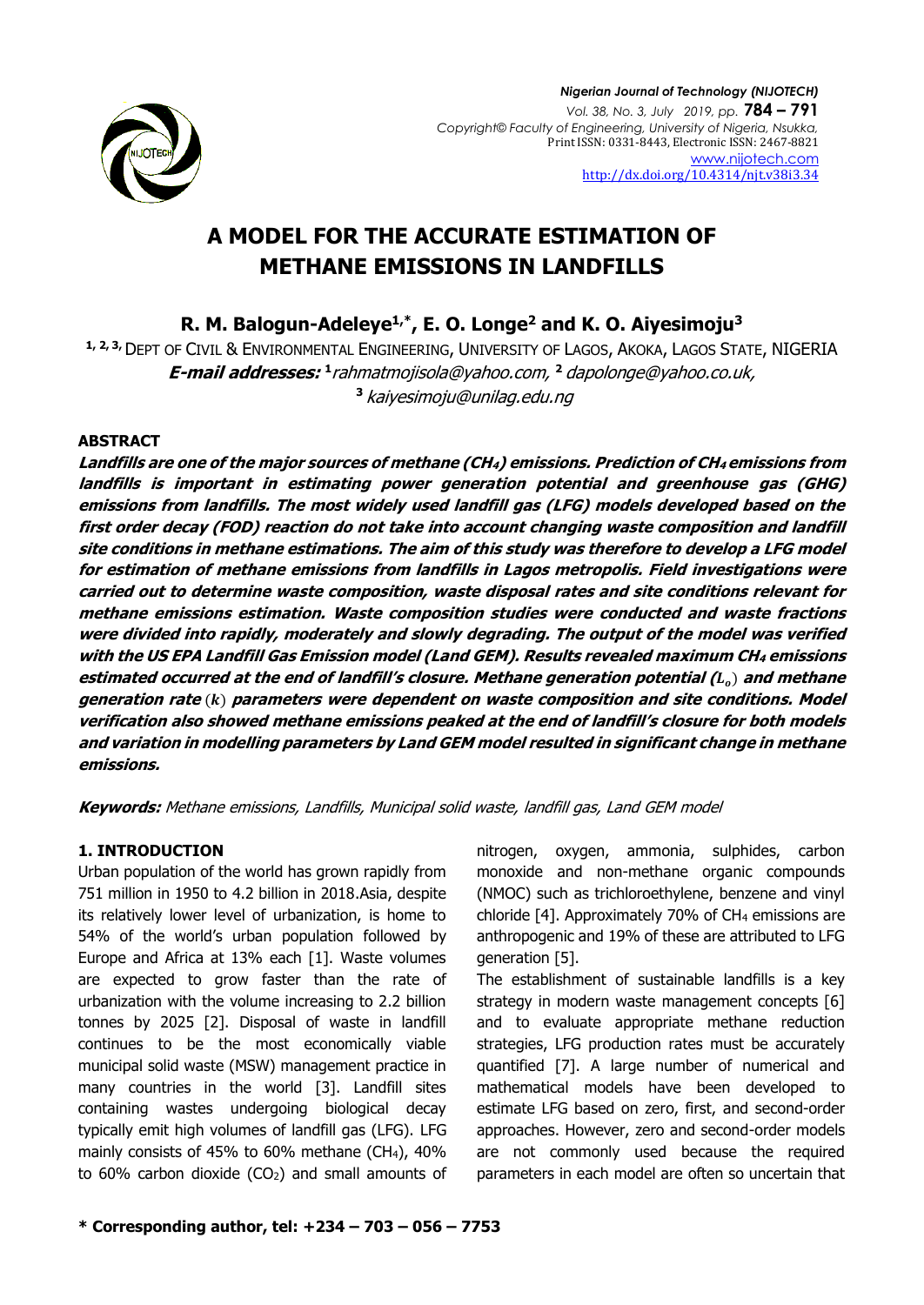they negatively affect the accuracy of the model outcomes. Because of these limitations, simplified approaches have been developed based on first-order waste decay (FOD). The FOD models widely used by industry and state regulators are the Intergovernmental Panel on Climate Change (IPCC) and the United States Environmental Protection Agency Landfill Gas Emission Model (US EPA Land GEM) [3]. Most of these models are based on two primary model parameters, an ultimate methane generation potential  $(L<sub>o</sub>)$  and a first-order decay rate constant  $(k)$ . Estimation of these parameters is challenging because they are affected by many factors including, among others, the amount of waste disposed, waste composition, moisture content, temperature, and lag time in gas generation [8]. Current landfill gas generation models are typically overly simplified, not accounting for landfill-specific variations in waste composition, moisture content, and ambient temperature, which can significantly impact methane generation rates [9]. For instance, the widely used Land GEM has  $k$  and  $L<sub>o</sub>$  values fixed over the entire life of a landfill. It doesn't accommodate changing landfill conditions such as variation in waste composition, climatic conditions and applications of liquid to existing waste. A number of international LFG models have been developed for countries such as Mexico, Ecuador, China, Ukraine and Columbia under the US EPA Landfill Methane Outreach Program (LMOP).These models are based on the Land GEM FOD and have model parameters  $k$  and  $Lo$  dependent on the climatic conditions and landfill site conditions of these countries.

Waste generated in Lagos state increases with population and industrial development, with about 13,000 metric tonnes of municipal solid waste (MSW) generated daily. Wastes are collected and disposed at non-engineered landfills located at Ikeja (Olushosun) and Alimosho (Abule Egba and Solous) local government area respectively [10]. These sites lack adequate design consideration and have technical and operational problems, thereby functioning as dumps for municipal, healthcare and industrial waste materials [11]. Release of LFG has led to greenhouse gas (GHG) emissions and fire outbreaks due to open burning of refuse. Accurate prediction of LFG volumes in these landfills is needed in order to reduce modelling errors as well as under/over estimation of LFG recovery systems. Literature information is scarce on availability of LFG models for the estimation of CH<sup>4</sup> generation in Lagos landfills. The aim of this research

is therefore to develop a LFG model for the estimation of CH<sup>4</sup> generation in landfills in Lagos Metropolis.

#### **2. METHODOLOGY**

#### **2.1 Model Development**

The model estimates CH4 generation based on FOD methodology in Land GEM model [12]. The model parameters  $k$  and  $L<sub>o</sub>$  were modified using the IPCC methodology [13]. The modified equation is described in Equation 1:

$$
Q_{CH_4} = \sum_{i=1}^{n} \sum_{j=0.1}^{1} k L_o \left[ \frac{M_i}{10} \right] e^{-kt_{i,j}} \left( FDF \right)
$$
 (1)

where

 $Q_{CH_4}$  = estimated methane generation rate (m<sup>3</sup>/yr)

 $i = 1$  year time increment

- $n =$  (year of calculation) (initial year of waste acceptance)
- $j = 0.1$  year time increment
- $k =$  methane generation rate constant (yr<sup>-1</sup>),
- $L<sub>o</sub>$  = methane generation potential of waste disposed (m<sup>3</sup> /tonne)
- $M_i$  = solid waste disposed in the year  $i^{th}$  year (tonnes)
- $t_{i,j}$  = age of the  $j^{th}$  section of waste disposed in the  $i^{th}$  year (decimal years)

 $FDF =$  fire discount factor

In order to avoid the use of excessive Excel worksheets as applicable in Land GEM model and allow flexibility in varying model parameters $L_0$  and  $k$ . The new model was developed with MATLAB Applications. The model allows the user input respective waste composition, waste depth, waste temperature, waste disposal rate and fire discount factor applicable to individual landfill.

#### **2.2 Methane generation potential ()**

This describes the total amount of CH<sub>4</sub> potentially produced by a metric tonne of waste as it decays. CH<sup>4</sup> generation was calculated by IPCC methodology [13] as shown in Equation 2:

$$
L_o = DOC \times DOC_f \times MCF \times F \times \frac{16}{12} \quad (2)
$$

 $DOC$ : is the organic carbon in waste that is accessible to biochemical decomposition.  $DOC$  values for various waste components [13] are shown in Table 1. This is multiplied by the percentage of the waste fraction in MSW.

Table 1: DOC content for different MSW components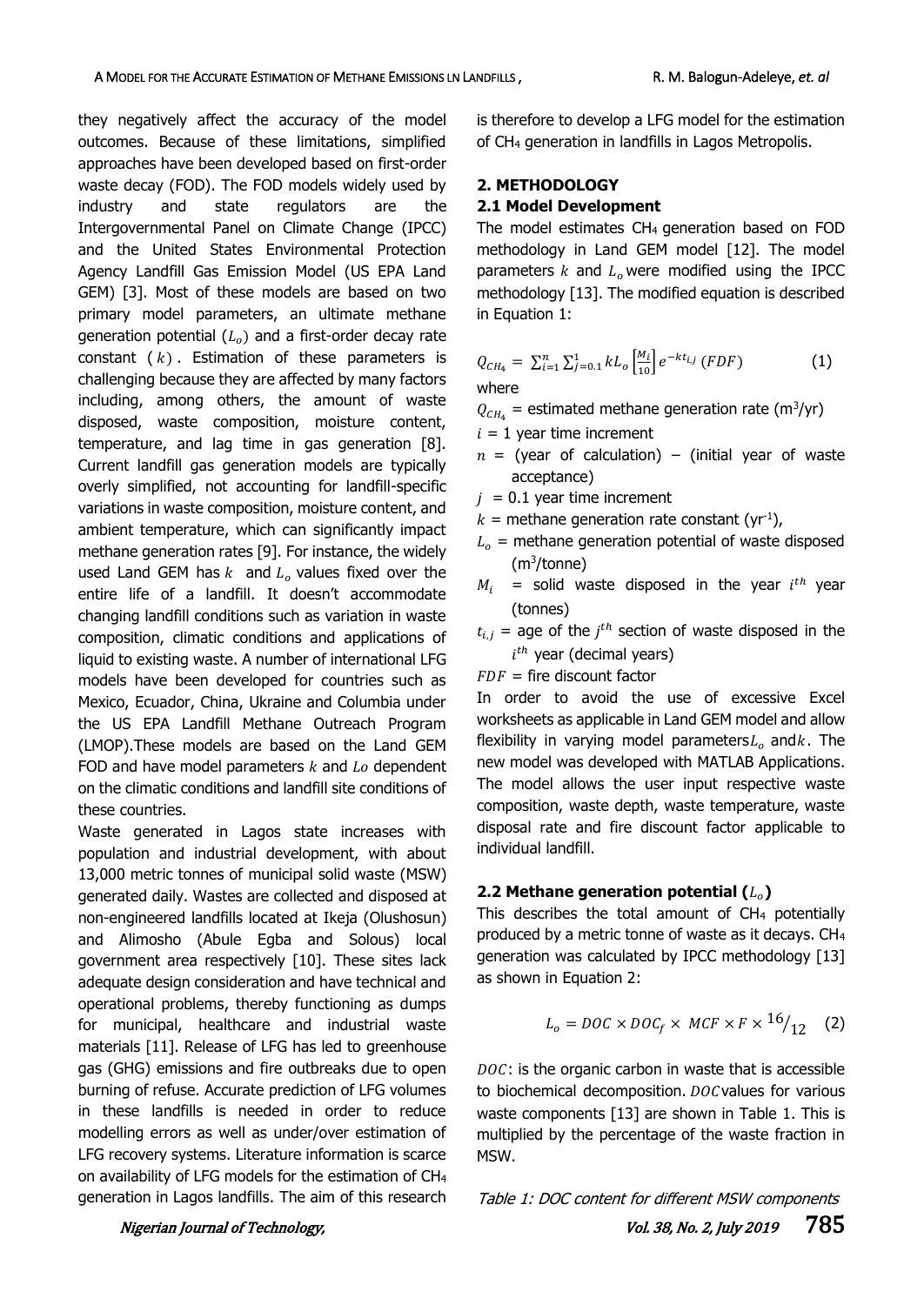#### A MODEL FOR THE ACCURATE ESTIMATION OF METHANE EMISSIONS LN LANDFILLS, R. M. Balogun-Adeleye, *et. al* **R. M. Balogun-Adeleye**, *et. al*

| S/N | Waste components                                    | DOC content<br>in $(%)$ of wet |  |
|-----|-----------------------------------------------------|--------------------------------|--|
|     |                                                     | waste                          |  |
| А   | Paper and textile                                   | 0.4                            |  |
| B   | Garden and park                                     | 0.17                           |  |
| C   | Food waste                                          | 0.15                           |  |
| D   | Wood                                                | 0.30                           |  |
| F   | Plastics, Metal, Glass and<br>other inert materials | O                              |  |
|     | Source [13]                                         |                                |  |

Table 2: MCF values for various landfill sites

| Landfill site      | Depth | Depth     |  |  |
|--------------------|-------|-----------|--|--|
|                    | < 5m  | $\geq$ 5m |  |  |
| Without management | 0.4   | 0.8       |  |  |
| With management    | 0.8   | 1.0       |  |  |
| Semi aerobic       | 0.4   | 0.5       |  |  |
| Condition unknown  | 0.4   | 0.8       |  |  |
| Source [13]        |       |           |  |  |

 $\overline{F}$ 

 $DOC_f$ : This is an estimate of the fraction of carbon that is ultimately degraded and released from solid waste disposal sites (SWDS), it reflects the fact that some degradable organic carbon do not degrade, or degrades very slowly, under anaerobic conditions in the SWDS. This depends on the temperature in the anaerobic zone of the landfill site [14, 15]. The  $DOC_f$ is expressed in Equation 3

$$
DOC_f = 0.014T + 0.28
$$
 (3)

where  $T$  is temperature in the anaerobic zone in  $°C$ . If unavailable by the user, a default value of  $35^{\circ}$ C was used. At 35 $°C$ , almost 80% of the  $DOC$  would have been converted to LFG [14].

MCF: This is the methane correction factor which takes into account aerobic waste decay that does not produce CH<sup>4</sup> at waste disposal sites [13]. It depends

on the depth of a landfill and ranges from  $0.4 - 1.0$ (Table 2).

**:** This is the fraction of CH<sup>4</sup> in LFG [13, 15].A value of 50% was adopted.

#### **2.3 Methane generation rate constant ()**

This describes the time taken for the  $DOC$  in waste to decay to half its initial mass. It is called half-life and denoted by  $k$ . The rate at which CH<sub>4</sub> emissions are generated from decaying material in a landfill depends upon: (1) the waste type (organic material placed in the landfill), and (2) the moisture conditions of the landfill (estimated based on average annual precipitation). The waste fractions were divided into three waste categories based on their rate of decay as: rapidly-degrading waste, slowly degrading waste and moderately degrading waste. These three waste categories were assigned different  $k$  values to reflect their differences in waste decay rates based on their climatic conditions (Table 3). The  $k$  value used in the model was then calculated by multiplying the different  $k$  values by the quantity of the waste category in the waste stream and an overall  $k$  value for a mixed municipal solid waste was gotten.

# **2.4 Fire Discount Factor (FDF)**

The model also introduced the fire discount factor (FDF) in order to account for occurrence of landfill fires. For landfills where current or past landfill fires have been observed or are likely present, a reduction of 20 to 40% in the methane estimate might occur as the combined result of loss of organics and damaged collection system. For landfills where current or past landfill fires have been observed, fire discount factor is set at 30% [16].

| Decay Rates $(k)$                                                |  |  |  |  |
|------------------------------------------------------------------|--|--|--|--|
| Moist and Wet                                                    |  |  |  |  |
| MAT<20 $\degree$ C<br>MAT > 20°C                                 |  |  |  |  |
| $0.17 - 0.70$                                                    |  |  |  |  |
| Default: 0.185<br>Default:0.4                                    |  |  |  |  |
| $0.15 - 0.20$                                                    |  |  |  |  |
| Default:0.17<br>Default:0.1                                      |  |  |  |  |
| 0.06-0.085                                                       |  |  |  |  |
| Default: 0.06<br>Default:0.07                                    |  |  |  |  |
| $0.03 - 0.05$                                                    |  |  |  |  |
| Default: 0.025<br>Default:0.035                                  |  |  |  |  |
| $0.10 - 0.20$<br>$0.06 - 0.10$<br>$0.05 - 0.07$<br>$0.02 - 0.04$ |  |  |  |  |

Table 3: Methane generation rate constant for different wastes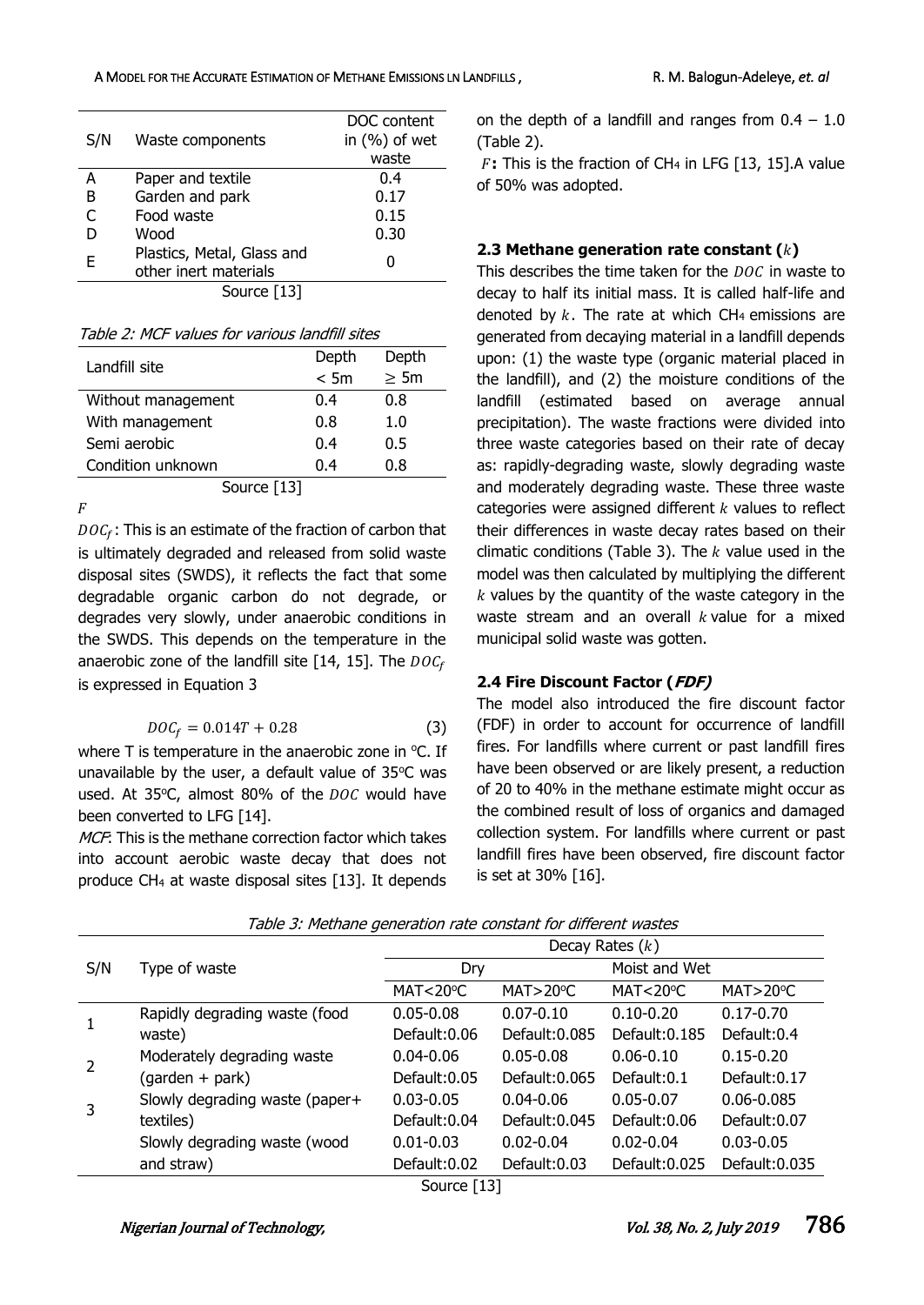#### **2.5 Description of Study Area**

Olushosun Landfill: It is the largest landfill in the state and is situated about 10km South East of Ikeja Local Government Area, and located between 6º59'11.11N 3º38'13.89E [17]. It was established in 1992 with a lifespan of 35 years from the date of its establishment. It received an average of 1,000,000 tonnes of waste annually [18]. The landfill was recently closed in June, 2018 due to fire incidence. The climate of the landfill location is similar to Lagos metropolis climate and is characterized by rainy and dry seasons. The monthly mean temperatures of the landfill ranged from 25.2  $°C-28.6$   $°C$ . The temperature is highest in March, at 28.6 °C and lowest in August at 25.2 °C. Average precipitation also ranged from 21 mm – 386 mm. The least amount of rainfall occurs in December at about 21 mm while the greatest amount of precipitation occurs in June, with an average of 386 mm. The average annual precipitation is 1693 mm [19].

#### **2.6 Waste disposal rate**

Waste disposal in Olushosun landfill started in 1992 till March, 2018 when it was closed by the Lagos State government due to the fire incidence. The landfill received approximately 40% of the total waste deposits in Lagos state [20]. Waste deposited in the landfill consisted of unprocessed wastes of all types, ranging from organic to inorganic and hazardous to non-hazardous wastes. The quantity of waste deposited in the landfill had been on the increase due to rapid population growth and urbanization. Waste deposited in the landfill increased from 165,909 metric tonnes in 1992 to 880,866 metric tonnes in 2017. A total of 11,066,908 metric tonnes of wastes was deposited in the landfill at the time of closure (Table 4).

### **2.7 Waste composition**

Sampling of wastes was carried out at Olushosun landfill in the dry and wet seasons (April, 2015 and July 2016) according to American Society of Testing and Materials (ASTM-D5231-92)[21]. The duration of the studies and sample sizes were different for the two seasons due to the on-going renovation at the site at the time of investigation. In the dry season, a total of 40 trucks were sampled for a period of 6 days while 74 trucks were sampled for 14 days during the wet season. Bags of wastes of about 200 kg were picked randomly from each compactor trucks tipping at the site during both seasons, the sampled wastes were placed on a mat, opened and remixed until a representative sample of 100 kg was obtained. Characterization of the waste samples followed a procedure described by [22].

### **3. RESULTS AND DISCUSSION**

#### **3.1 Waste composition studies**

The results of the waste composition studies showed that waste collected in Lagos metropolis and deposited in Olushosun landfill contained about 50% food waste while 45% were recyclable waste (Figure 6).

| <u>rabic 1. maste alsposar rate in olashosan lananin</u> |                                  |                                      |      |                                     |                                      |
|----------------------------------------------------------|----------------------------------|--------------------------------------|------|-------------------------------------|--------------------------------------|
| Year                                                     | Waste deposited<br>(metric tons) | Cumulative waste<br>deposited (tons) | Year | Waste<br>deposited<br>(metric tons) | Cumulative waste<br>deposited (tons) |
| 1992                                                     | 165909                           | 165,909                              | 2005 | 312846                              | 3,251,584                            |
| 1993                                                     | 174204                           | 340,113                              | 2006 | 328489                              | 3,580,073                            |
| 1994                                                     | 182914                           | 523,027                              | 2007 | 344912                              | 3,924,985                            |
| 1995                                                     | 192060                           | 715,087                              | 2008 | 567814                              | 4,492,799                            |
| 1996                                                     | 201663                           | 916,750                              | 2009 | 596205                              | 5,089,004                            |
| 1997                                                     | 211746                           | 1,128,496                            | 2010 | 626015                              | 5,715,019                            |
| 1998                                                     | 222333                           | 1,350,829                            | 2011 | 657316                              | 6,372,335                            |
| 1999                                                     | 233450                           | 1,584,279                            | 2012 | 690181                              | 7,062,516                            |
| 2000                                                     | 245123                           | 1,829,402                            | 2013 | 724690                              | 7,787,206                            |
| 2001                                                     | 257379                           | 2,086,781                            | 2014 | 760925                              | 8,548,131                            |
| 2002                                                     | 270248                           | 2,357,029                            | 2015 | 798971                              | 9,347,102                            |
| 2003                                                     | 283760                           | 2,640,789                            | 2016 | 838920                              | 10,186,022                           |
| 2004                                                     | 297949                           | 2,938,738                            | 2017 | 880866                              | 11,066,908                           |

Table 4: Waste disposal rate in Olushosun landfill

Source [10]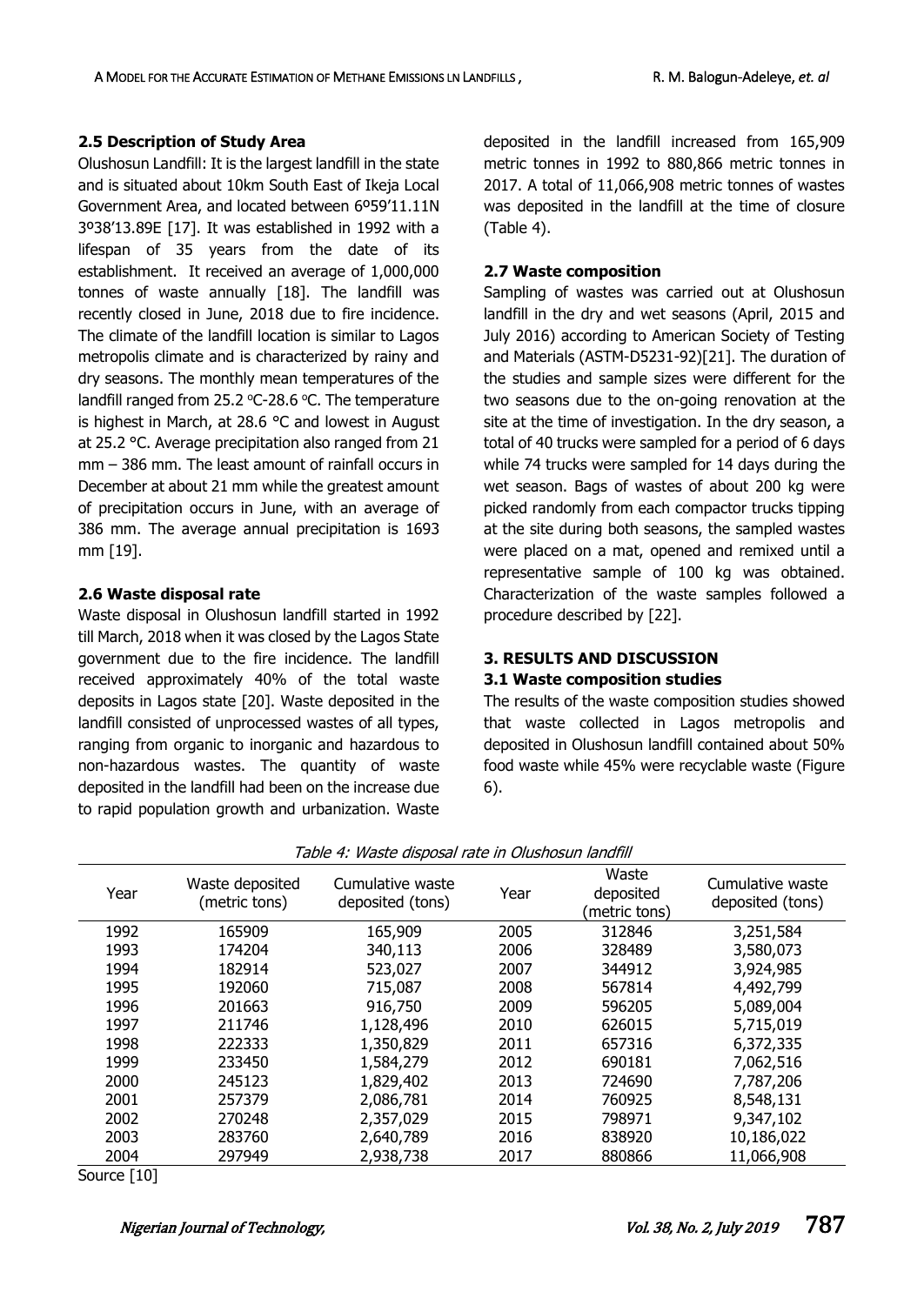This is also confirmed by various waste composition studies conducted in the state (Table 5) which indicated that solid waste generated is mostly organic consisting of food waste [22-24]. The proportion of some of the recyclable fractions was relatively small (such as metals - 4%, glass - 2% and plastics - 7%). This was a result of scavenging activities being undertaken at the disposal site.

Waste composition studies in Lagos State from previous years were collated, and the average was established. (see Table 5). This was used in the determination of  $k$  and  $L<sub>o</sub>$  values used in the estimation of methane emissions.

# **3.2 Methane emissions estimation from Olushosun landfill**

Estimation of methane emissions for Olushosun landfill was done for the period 1992-2020.The following data was used to estimate methane emissions:

- DOC value was found to be 0.19 based on the waste composition of MSW deposited in the landfill
- $DOC<sub>f</sub>$  was found to be 0.77 by assuming a landfill temperature of 35°C
- MCF for Olushosun landfill was 0.8 as this satisfied the criteria of an unmanaged deep landfill
- FDF was 30% due to open burning of refuse that had been practiced

Based on the estimation of different parameters,  $L_0$ of 76.36 m<sup>3</sup>/ton was derived for Olushosun landfill. This value is within the range of  $6 - 270$  m<sup>3</sup>/ton specified by US EPA, but  $L<sub>o</sub>$  varies across different landfills in different countries [8].  $L_0$  values of 90 –

128 m<sup>3</sup> /ton was recorded for 35 Canadian Landfills with the use of European Pollutant Emission Register (EPER), Netherlands Organisation of Applied Scientific Research (TNO), Zero-order, Scholl Canyon and LandGEM version 2.01 models [7]. Results from [25] also indicated  $L_o$  value of 43.01 m<sup>3</sup>/tonne at Awotan and Lapite dumpsites in Ibadan, Nigeria. This value was lower than methane generation potential for Olushosun landfill due to low organic waste deposited.  $L_{o}$  value depends almost exclusively on the waste composition and it is a function of the organic content of the waste. The higher the organic content of the waste, the higher the  $L_0$  [26].

In order to estimate  $k$  value for the landfill, the suggested default values of  $k$  for different waste categories for a wet landfill at temperature greater than 20 $\degree$ C was used. *k* value of 0.24 yr<sup>-1</sup>was derived for Olushosun landfill.



Figure 1: Composition of MSW generated in Olushosun landfill

| Waste composition | Longe and      | Ogwueleka                  | Oyelola and | Present |         |  |
|-------------------|----------------|----------------------------|-------------|---------|---------|--|
| $(\% )$           | Ukpebor (2009) | (2009)<br>Babatunde (2010) |             | study   | Average |  |
| Putrescibles      | 41.8           | 56                         | 68.57       | 50.88   | 54.31   |  |
| Plastics          | 7.8            | 4                          | 2.71        | 6.72    | 5.30    |  |
| Glass             | 9              | 3                          | 1.78        | 2.25    | 4.00    |  |
| Paper             | 16             | 14                         | 16.95       | 32.48   | 19.85   |  |
| Metals            | 7.4            | 4                          | 2.97        | 4.2     | 4.64    |  |
| Garden            | 0              | 0                          | 4.20        | 0       | 4.20    |  |
| <b>Textiles</b>   | 5.1            | 4                          | 0           | 0       | 4.55    |  |
| <b>Others</b>     | 12.8           | 15                         | 0           | 0       | 13.9    |  |
| Total             | 100            | 100                        | 100         | 100     | 100     |  |

Table 5: Waste composition studies in Lagos Metropolis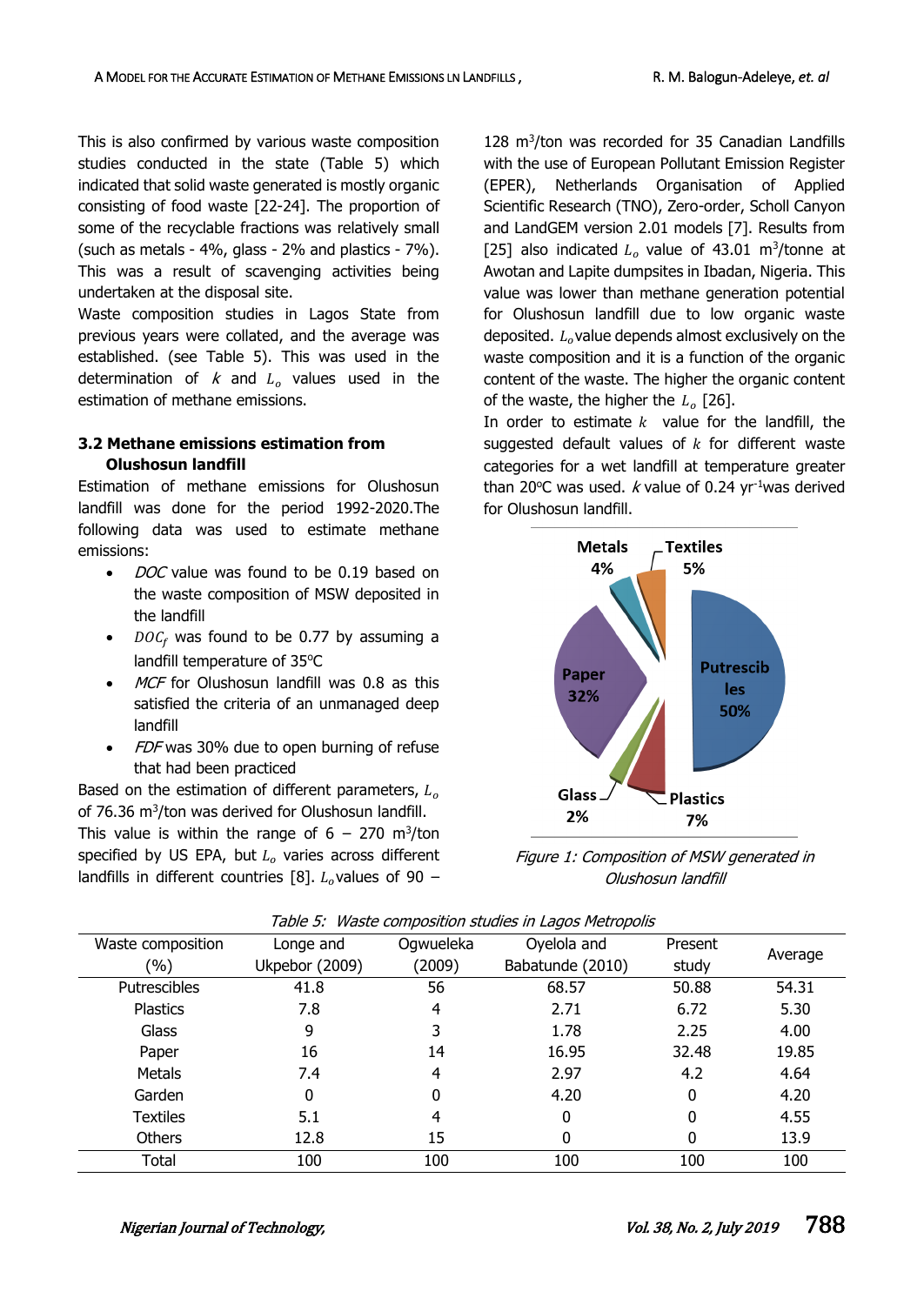#### A MODEL FOR THE ACCURATE ESTIMATION OF METHANE EMISSIONS LN LANDFILLS, R. M. Balogun-Adeleye, *et. al* **R. M. Balogun-Adeleye**, *et. al*

| Table 6. LanuGEPT detault modelling parameters |                           |           |            |                               |  |  |
|------------------------------------------------|---------------------------|-----------|------------|-------------------------------|--|--|
| Landfill site                                  | $k$ (year <sup>-1</sup> ) |           |            | $L_0$ (m <sup>3</sup> /tonne) |  |  |
|                                                | <b>CAA</b>                | Inventory | <b>CAA</b> | Inventory                     |  |  |
| Conventional/Sanitary                          | 0.05                      | 0.04      | 170        | 100                           |  |  |
| Arid Area                                      | 0.02                      | 0.02      | 170        | 100                           |  |  |
| Wet (Bioreactor)                               | $---$                     | 0.70      | ----       | 96                            |  |  |
| Source $[12]$                                  |                           |           |            |                               |  |  |

 $T_2$ kke  $\zeta$ : Land $G$ EM default modelling parameters

This is similar to *k* value of 0.235 vr<sup>-1</sup>obtained for India landfill due to the high percentage of food waste recorded in their waste stream [27]. In other studies, k values reported varied from 0.04-0.09  $yr<sup>-1</sup>$  for US landfills [3], 0.023-0.056 yr<sup>-1</sup>for Canadian landfills [7] and  $0.0429$  yr<sup>-1</sup> for Mexico landfills [28].

Applying the model parameters of  $L_0 = 76.36$ m<sup>3</sup>/tonne and  $k = 0.24$  yr<sup>-1</sup> for the landfill sites, CH<sub>4</sub> emissions estimated increased from 831,957 m<sup>3</sup>/yr in 1993 until it attained maximum value of 17,179, 275 m<sup>3</sup> /yr in 2018. The total CH<sup>4</sup> emissions generated from 1992-2020 was 219,886,140 m<sup>3</sup>/yr (Figure 2).

#### **3.3 Model validation**

The model validation was done by comparing the output of the new model with the LandGEM model. There are two sets of modeling parameters proposed in LandGEM for different types of landfills; sanitary, Arid and Bioreactor landfills. (Table 6): LandGEM Clean Air Act (CAA) and inventory modeling parameters for sanitary landfills was used.

The maximum CH<sup>4</sup> generation estimated from LandGEM CAA and LandGEM inventory for Olushosun landfill are 63,530,000 m<sup>3</sup>/yr and 32,080,000 m<sup>3</sup>/yr respectively. This occurred in 2018 at the of landfill's closure. This values are higher than the maximum CH<sup>4</sup> generation value  $(17,179, 275 \text{ m}^3/\text{yr})$  obtained from the new model. The major difference between the models is the calculation steps adopted for the methane gas generating potential  $(L<sub>o</sub>)$  and first order decay rate**.** The LandGEM model uses constant values for the  $L_0$  and k while the new model takes into account the site specific waste composition and landfill site conditions in its estimation.

# **4. CONCLUSION**

The new LFG model developed was based on the widely accepted FOD reaction and the IPCC guidelines for the estimation of methane emissions. Methane generation potential  $(L<sub>o</sub>)$  was estimated based on actual waste composition, degradable organic carbon (DOC) and landfill site characteristics. The methane generation rate  $(k)$  was calculated based on the decay rate of each individual waste component. Olushosun

landfill was modelled with the new model and LandGEM model and the results were compared. Results revealed maximum CH<sup>4</sup> emissions estimated occurred at the end of landfill's closure.



Figure 2: Methane generation in Olushosun landfill



Figure 3: Methane generation in Olushosun landfill with LandGEM and the new model

Methane generation potential ( $L_o$ ) and methane generation rate  $(k)$  parameters were dependent on waste composition and site conditions.Validation of the new model with LandGEM CAA and inventory model parameters showed similar output graph but with significant changes in methane generation. The new model is recommended for use by decision makers and landfill owners as it is simple to use and accommodates varying  $k$  and  $L<sub>o</sub>$  during the landfill operations.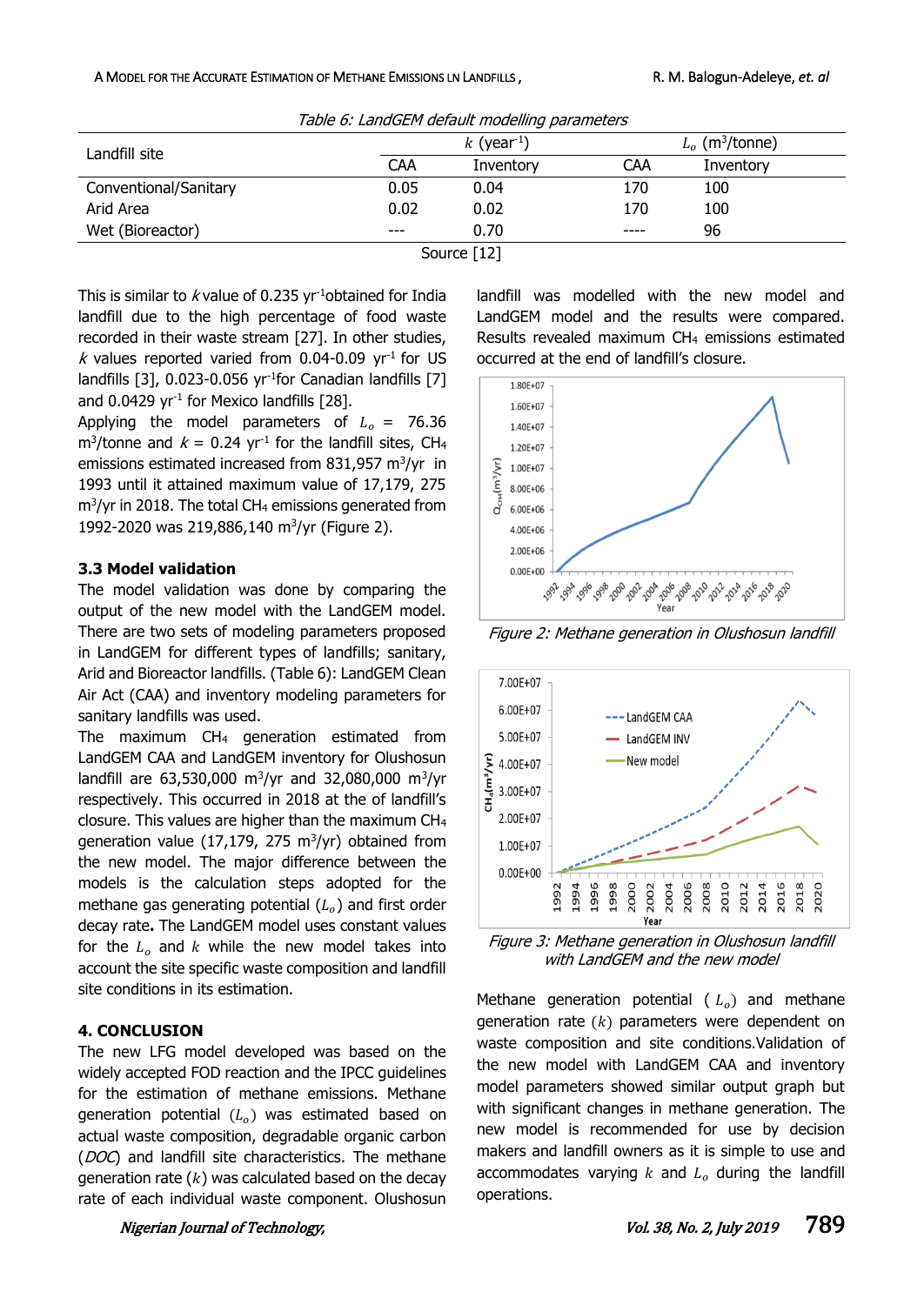#### **5. REFERENCES**

- [1] United Nations Department of Economic and Social affairs (UN DESA). "2018 Revision of World Urbanization Prospects" [https://www.un.org/development/.../publications](https://www.un.org/development/.../publications/2018-revision-of-world-urbanization) [/2018-revision-of-world-urbanization,](https://www.un.org/development/.../publications/2018-revision-of-world-urbanization) Accessed on June 12, 2018
- [2] Ripaldi, G. "Life cycle assessment of waste management system". The case of Avezzano, Italy. Master thesis, Industrial Ecology, Royal Institute of Technology, Stockholm, 2015.
- [3] Amini, H. R., Reinhart, D. R. and Niskanen, A. "Comparison of first-order-decay modeled and actual field measured municipal solid waste landfill methane data" Waste Management, Vol. 33, pp 2720-2728, 2013.
- [4] Agency for Toxic Substances and Disease Registry (ATSDR). "Landfill gas Primer-An Overview for Environmental Health Professionals". https://www.atsdr.cdc.gov/HAC/landfill/html/ch2. html.2001, Accessed October 15, 2017.
- [5] Atabi, F., Ehyaei, M. A. and Ahmadi, M. H. "Calculation of CH<sub>4</sub> and CO<sub>2</sub> emission rate in Kahrizak landfill site with LandGEM mathematical model". *Conference proceedings paper at the 4<sup>th</sup>* World Sustainability Forum, Switzerland, November 1-30, pp 1-17, 2014.
- [6] Vaverkova, M. and Adamcova, D. "Long-term temperature monitoring of a municipal solid waste landfill". Polish Journal of Environmental Studies. Vol. 24, Number 3, pp 1373-1378, 2015.
- [7] Thompson S., Sawyer J., Bonam R. and Valdivia J.E. "Building a better methane generation model: Validating models with methane recovery rates from 35 Canadian landfills". Waste Management, Vol.29, Number 7, pp 2085–2091, 2009.
- [8] Amini, H. R. "Landfill gas to energy: Incentives and Benefits". Doctoral Theses, Department of Civil, Environmental and Construction Engineering, The University of Central Florida, Orlando, Florida, 2011.
- [9] Karanjekar, R. V. "An improved for predicting methane emissions from landfills based on rainfall, ambient temperature and waste composition". Doctoral Thesis, Department of Civil Engineering, The University of Texas, Airlington, 2012.
- [10] Opejin, A. K. "Assessment of the regenerative potential of organic waste streams in Lagos mega-

city". Master Thesis, Department of Urban and Environmental Planning, Arizona State University, USA, 2016.

- [11] Longe, E. O. and Enekwechi, L. O. "Investigation on potential groundwater impacts and influence of local hydrogeology on natural attenuation of leachate at a municipal landfill". International Journal of Environmental Science and Technology, Vol.4, Number 1, pp 133-140, 2007.
- [12] United States Environmental Protection Agency (US EPA) 2005. "Landfill Gas Emissions Model (LandGEM) Version 3.02 User's Guide". [https://www3.epa.gov/ttncatc1/dir1/landgem](https://www3.epa.gov/ttncatc1/dir1/landgem-v302-guide.pdf)[v302-guide.pdf,](https://www3.epa.gov/ttncatc1/dir1/landgem-v302-guide.pdf) Accessed January 15, 2016.
- [13]Intergovernmental Panel on Climate Change (IPCC) 2006. "2006 IPCC Guidelines for National Greenhouse Gas Inventories, Vol. 5. IGES, Hayama, [http://www.ipcc](http://www.ipcc-nggip.iges.or.jp/public/2006gl/vol5.html)[nggip.iges.or.jp/public/2006gl/vol5.html,](http://www.ipcc-nggip.iges.or.jp/public/2006gl/vol5.html) Accessed March 14, 2016.
- [14] Bingemer H. G. and Crutzen P. J. "The production of methane from solid wastes". Journal of Geophysical Research, Vol. 92, Number D2, pp 2181-2187, 1987.
- [15] Kumar, S., Gaikwad, S. A., Shekdar, A. V., Kshirsagar, P. S., and Singh, R. N. "Estimation method for national methane emission from solid waste landfills". Atmospheric Environment, Vol. 38, pp 3481-3487, 2004.
- [16] Landfill Methane Outreach Program (LMOP) 2009. "User's Manual China Landfill Gas Model"[https://www.globalmethane.org/document](https://www.globalmethane.org/documents/models/pdfs/UsersManualChinaLFGmodel_v1.1-eng.pdf) [s/models/pdfs/UsersManualChinaLFGmodel\\_v1.1](https://www.globalmethane.org/documents/models/pdfs/UsersManualChinaLFGmodel_v1.1-eng.pdf) [eng.pdf,](https://www.globalmethane.org/documents/models/pdfs/UsersManualChinaLFGmodel_v1.1-eng.pdf) Accessed April 12, 2018.
- [17] Nwambuonwo, O. J. and Mughele, E. S. "Using geographic information system to select suitable landfill sites for megacities (Case Study of Lagos, Nigeria)". Computing, Information Systems and Development Informatics, Vol. 3, Number 4,pp 49- 58, 2012.
- [18] Olorunfemi, F. B. "Landfill development and current practices in Lagos metropolis, Nigeria". Journal of Geography and Regional Planning, Vol. 4, Number 12, pp 656-663, 2011.
- [19] Climate-data. "Lagos climate". [https://en.climate](https://en.climate-data.org/location/552/#temperature-graph)[data.org/location/552/#temperature-graph,](https://en.climate-data.org/location/552/#temperature-graph) Accessed October 12, 2017.
- [20]Lagos State Waste Management Authority (LAWMA). "Landfill management".